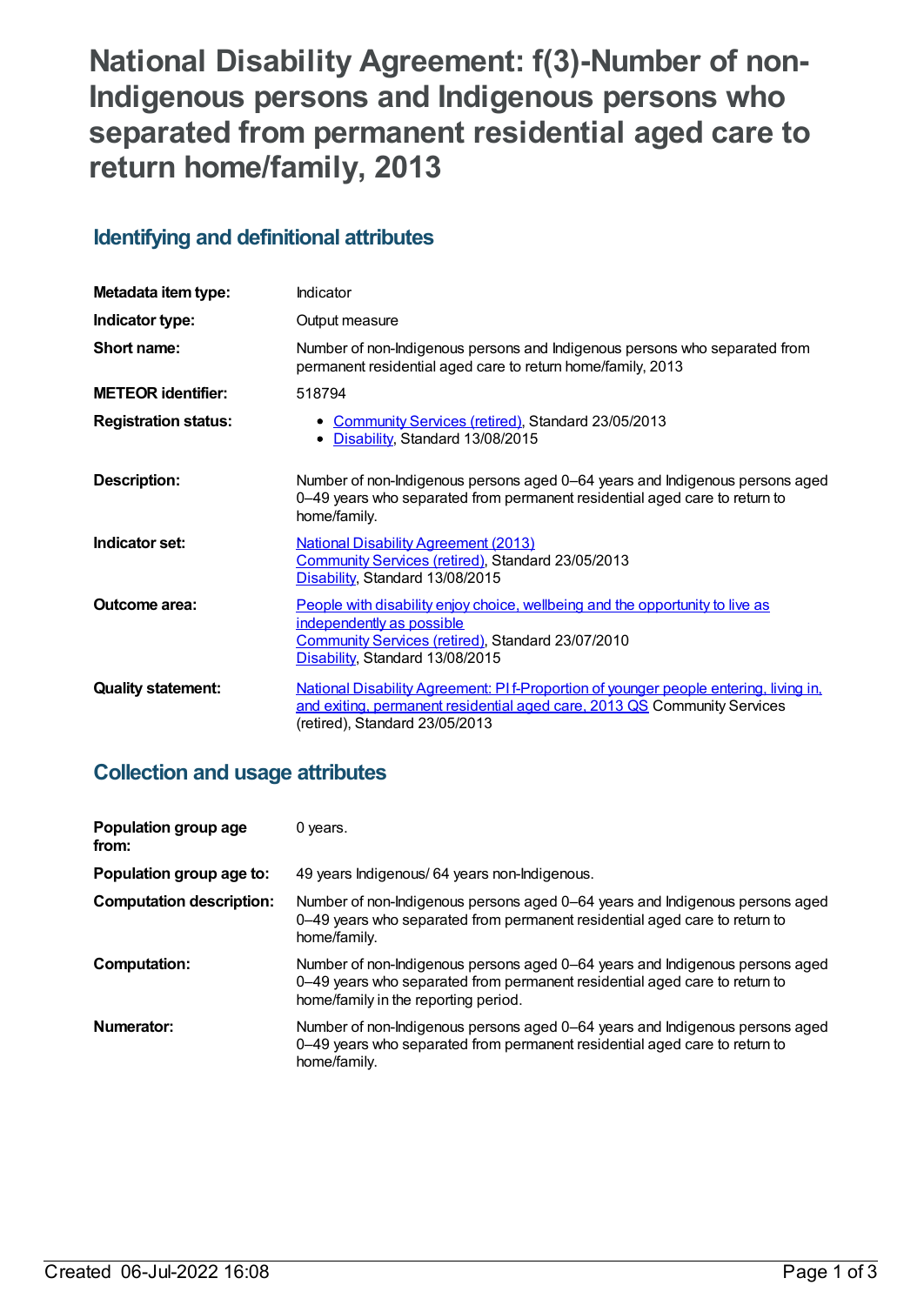| <b>Numerator data elements:</b>         | <b>Data Element / Data Set-</b>                                                                                                     |
|-----------------------------------------|-------------------------------------------------------------------------------------------------------------------------------------|
|                                         | Data Element                                                                                                                        |
|                                         | 'Separated from permanent residential aged care to return to home/family'<br>indicator                                              |
|                                         | Data Source                                                                                                                         |
|                                         | <b>Australian Government Department of Health and Ageing's Ageing and Aged</b><br>Care data warehouse                               |
|                                         | Data Element / Data Set-                                                                                                            |
|                                         | Person-Indigenous status, code N                                                                                                    |
|                                         | Data Source                                                                                                                         |
|                                         | <b>Australian Government Department of Health and Ageing's Ageing and Aged</b><br>Care data warehouse                               |
|                                         | Data Element / Data Set-                                                                                                            |
|                                         | Person-age, total years N[NN]                                                                                                       |
|                                         | Data Source                                                                                                                         |
|                                         | <b>Australian Government Department of Health and Ageing's Ageing and Aged</b><br>Care data warehouse                               |
| Denominator:                            |                                                                                                                                     |
| Disaggregation:                         | • (Non-Indigenous) State/Territory by age group (0-49 years, 50-64 years and<br>total 0-64 years)<br>• (Indigenous) State/Territory |
| <b>Disaggregation data</b><br>elements: | Data Element / Data Set-                                                                                                            |
|                                         | Person-Australian state/territory identifier, code N                                                                                |
|                                         | Data Source                                                                                                                         |
|                                         | Australian Government Department of Health and Ageing's Ageing and Aged<br>Care data warehouse                                      |
|                                         | Data Element / Data Set-                                                                                                            |
|                                         | Person-Indigenous status, code N                                                                                                    |
|                                         | Data Source                                                                                                                         |
|                                         | <b>Australian Government Department of Health and Ageing's Ageing and Aged</b>                                                      |
|                                         | Care data warehouse                                                                                                                 |
|                                         | Data Element / Data Set-                                                                                                            |
|                                         | Person-age, total years N[NN]                                                                                                       |
|                                         | Data Source                                                                                                                         |
|                                         | Australian Government Department of Health and Ageing's Ageing and Aged<br>Care data warehouse                                      |